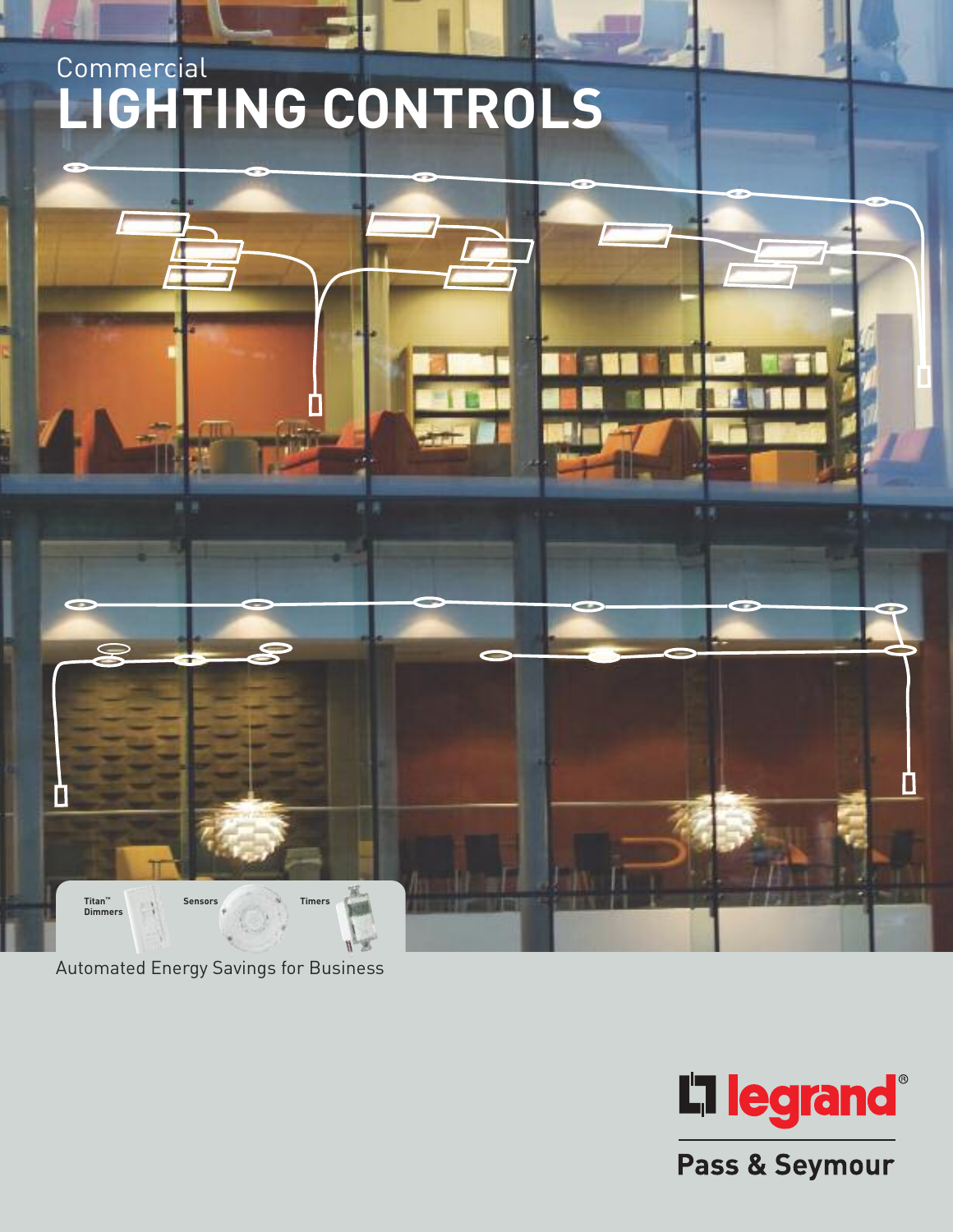# **Go Green and Maximize Energy Savings.**

With lighting accounting for up to 39% of a building's total electrical load, businesses need energy-efficient lighting-control solutions to maximize energy savings, make code compliance easier, and increase convenience and productivity. Pass & Seymour can help you "go green" in all kinds of ways. Our membership in the United States Green Building Council is underscored by a complete line of lighting controls that save energy and money, and are fully compatible with the "Smart Building" initiative. We help you meet ASHRAE, IECC, and California Title 24 code requirements. And ongoing sustainable design for our products means you're using fewer resources to get the job done right.

# **The right device for any application.**

Whether you're in an office, conference room, or reception area, P&S has the right device to maximize energy savings. Our wall-box mounted sensors and timers fit in anywhere — and come in a full range of colors to match switches and outlets. And our wall- and ceiling-mount commercial sensors are both unobtrusive and stylish.

# **Dependability for the long run.**

As with all the products in our commercial wiring lines, you can depend on the quality, durability, and quick, easy installation of Pass & Seymour Lighting Controls.

# **Titan™ Commercial Dimmers & Fan Speed Controls**

# **A complete solution for easy, economical multi-gang installations.**

The P&S Titan commercial dimmers and fan speed controls have key features designed to increase installer productivity. Each comes with all the screwless wall plate components necessary for single-gang or multigang installations. No need to order any additional components such as long-lead-time custom wall plates to finish the job. Complete the installation with everything right out of the box, increasing productivity by finishing up in one visit instead of several.



**CD703P**

# **Titan Incandescent Dimmers**

- Available in single pole slide-to-OFF and single pole/3-way preset models
- All models rated for 120 Volts 700, 1100, 1600, Г and 2000 Watt models available
- Field-configurable screwless wall plate system included
- Built-in label holder for instant circuit identification
- Adjustable top-end limit control reduces maximum output up to 10%, saving energy and extending bulb life
- $\blacksquare$  Superior ratings with a minimum of de-rating when ganged
- Shipped with protective film
- Blank center plate included п



## **Titan Magnetic Low-Voltage Dimmers**

- **Available in single pole slide-to-OFF and single** pole/3-way preset models
- All models rated for 120 Volts 700, 1100, 1600, and 2000VA models available
- Field-configurable screwless wall plate system included
- Built-in label holder for instant circuit identification
- Adjustable low-end output voltage
- Superior ratings with a minimum of de-rating when ganged
- **Shipped with protective film**
- **Blank center plate included**

# **Titan Adaptor Kit**

Adaptor kit enables matching installation of standard P&S Decorator devices - outlets, switches, GFCIs, and more.



### **Titan Fluorescent 2-Wire, 3-Wire, and 4-Wire Dimmers**

- Available in single pole slide-to-OFF and single pole/3-way preset models
- For use with 2-wire 120V and 277V fluorescent dimming ballasts; 3-wire 120V and 277V fluorescent dimming ballasts; 0-10V, 4-wire 120V and 277V fluorescent dimming ballasts
- 
- Includes 5A, 8A, 10A, 16A (2-wire, 120V); 7A, 10A (2-wire, 277V); 16A (3-wire, 120V); 10A (3-wire, 277V); and 7A (4-wire, 120/277V) models.
- 4-wire, 120V and 277V models switchable to 20A with separate Power Packs
- Field-configurable screwless wall plate system П included
- $\blacksquare$  Built-in label holder for instant circuit identification
- Adjustable low-end output voltage
- $\blacksquare$  Superior ratings with a minimum of de-rating when ganged
- Shipped with protective film
- Blank center plate included

## **Titan Fan Speed Controls**

- Available in continuously variable speed models and De-Hummer, 4-speed models
- П Continuously variable speed models rated at 6A, 120V and 12A, 120V; De-Hummer 4-speed model rated at 1.6A, 120V
- Field-configurable screwless wall plate system included
- Built-in label holder for instant circuit identification
- Shipped with protective film
- Blank center plate included

**CDADAPTORKIT**



**CDFB5**

**CDSC6**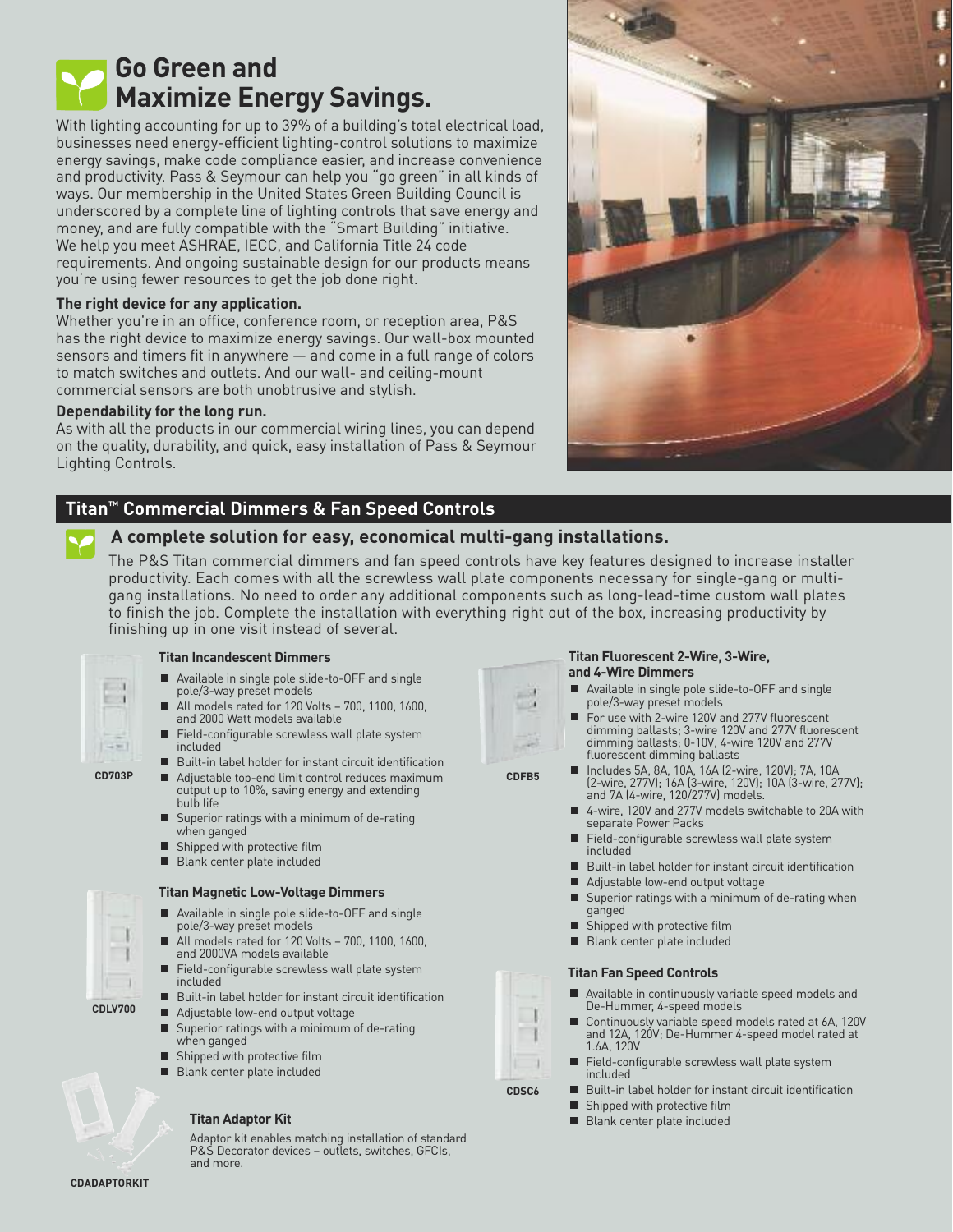# **Sensors**



# **Occupancy sensors and other lighting controls can reduce lighting energy usage up to 52%.**

Pass & Seymour offers a complete selection of occupancy and vacancy sensors that help you meet the requirements of ASHRAE, IECC, and California Title 24 codes.

#### **Ceiling-Mount Passive Infrared Sensors**

- Ideal for open offices, conference and computer rooms, kitchenettes and any open space without partitions.
- Detects infrared (heat) energy changes and responds within milliseconds.
- Up to 500 square feet of coverage (CS500); up to 1,200 square feet of coverage (CS1200).
- CS1200 available in line voltage model.

#### **Ceiling-Mount Passive Ultrasonic Sensors**

- Use in restrooms, storage areas, conference rooms and partitioned spaces.
- Can detect smaller movements than passive infrared technology.
- Up to 600 square feet of coverage (CSU600); up to 1,100 square feet of coverage (CSU1100), up to 2,200 square feet of coverage (CSU2200).

# **Ceiling-Mount Passive Dual-Technology Sensor**

- Best for rooms with little motion for extended periods of time including classrooms, libraries, and reading rooms.
- Combines both passive infrared and ultrasonic technologies for more accurate sensing.
- Up to 1,0000 square feet of coverage.
- CSD1000 available in line voltage model.

#### **Dual Technology Wall Box Sensor**

- Combines passive infrared and ultrasonic technologies for high sensitivity and dense coverage up to 1,050 square feet.
- Limits false ON and OFF triggers.
- Е WDT200 provides bi-level control of two loads independently from the same box.



#### **Passive Infrared Hallway & Wide-Angle Sensors**

- For hallways, corridors, or long, rectangular rooms (HS1001); for wide areas such as conference rooms, cafeterias, foyers, and entrance vestibules (WA1001).
- Surface mount on either wall or ceiling HS1001 ш and WA1001 can be used in combination.
- 90 linear feet of coverage, long-range sensor, adjustable time delay (HS1001); 1,200 square feet of coverage, wide-angle sensor, adjustable time delay (WA1001).

#### **PlugTail ™ Commercial Wall Box Sensor**

- П Use in small offices, utility rooms and janitor closets.
- No minimum load; adjustable time delay and sensitivity.
- 900 square feet of coverage; use with all common lighting sources.
- Non PlugTail version (WSP250) also available.

#### **Wall Sensor**

- Use in reception rooms, interview rooms or any irregular use rooms.
- Manual and auto-on; occupancy/vacancy operation configurable; self-adaptive technology adjusts time delay to automatically save the most energy.
- 1050 square feet of major-motion coverage. 300 square feet of minor-motion coverage.

#### **Bi-Level Wall Sensor**

- Use in offices without partitions, and conference, file and storage rooms.
- Bi-level switching handles both circuits of a bi-level lighting system; self adaptive.
- 1050 square feet of major-motion coverage. 300 square feet of minor-motion coverage.

# **Timers**

**WDT100**

Pass & Seymour Timers ensure that any lights in storage areas, utility rooms, restrooms, spas, and pool areas are on only as long as needed. Choose from a complete selection of digital and mechanical styles.



**RT24**

#### **7-Button Digital Timer**

- Digital operation with preset push-buttons for 1-, 5-, 10-, 20-, 30- and 60-minute intervals.
- LED light indicates time selected.

#### **12-Hour Digital Timer**

- Manual ON up to 12-hour interval to OFF.
- $\blacksquare$  Audible alarm or flash warns occupants before automatic OFF.



- Manual or programmed ON/OFF switching.
- Eight programs can be assigned П to any day or combination of days of the week.



#### **Dual Toggle Timer**

- **Provides light and fan** control in a single-gang box.
- ON/OFF light switch plus П and adjustable fan time up to 60 minutes.

#### **Mechanical Timers**

- Timed OFF and Hold-ON or (no hold) function.
- 15-minute ON, 30-minute ON, 60-minute ON.
- **97015**





**OSR300S**

**OS300S**

**CONTROL** 

**PT WSP250**











**CS500**